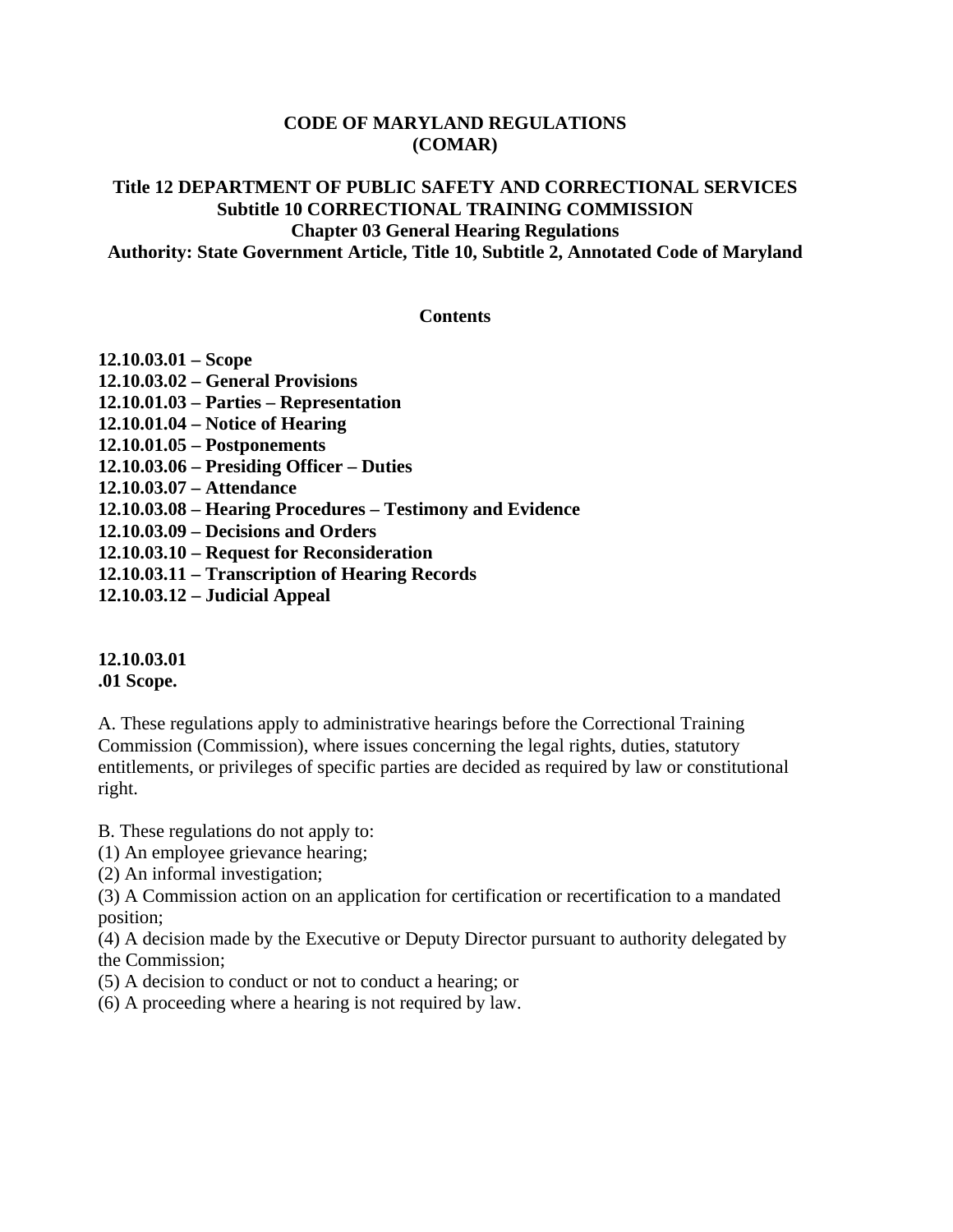#### **12.10.03.02 .02 General Provisions**.

A. A hearing conducted by the Commission is subject to the provisions of the Administrative Procedure Act.

B. The Commission may conduct a hearing only if a majority of the Commission's authorized membership is present.

#### **12.10.03.03 .03 Parties—Representation.**

A. A party to a hearing includes an individual or agency that the Commission names or designates, or who is entitled to be a party to a hearing.

B. A party may be represented by counsel at a hearing.

#### **12.10.03.04 .04 Notice of Hearing.**

A. The Commission shall provide all parties with written notice of a hearing at least 10 business days before the scheduled hearing date.

B. A written notice shall comply with State Government Article, §§10-207 and 10-208, Annotated Code of Maryland, and include:

(1) The date, time, and place of the hearing;

(2) A brief explanation of the allegations and issues;

(3) Citations of relevant law or regulation; and

(4) A copy of COMAR 12.10.03.

### **12.10.03.05 .05 Postponements.**

A. The presiding officer may postpone a hearing upon a written request of any party, if the: (1) Presiding officer receives the request at least 3 business days before the scheduled hearing date; and

(2) Request establishes good cause for the postponement as determined by the presiding officer.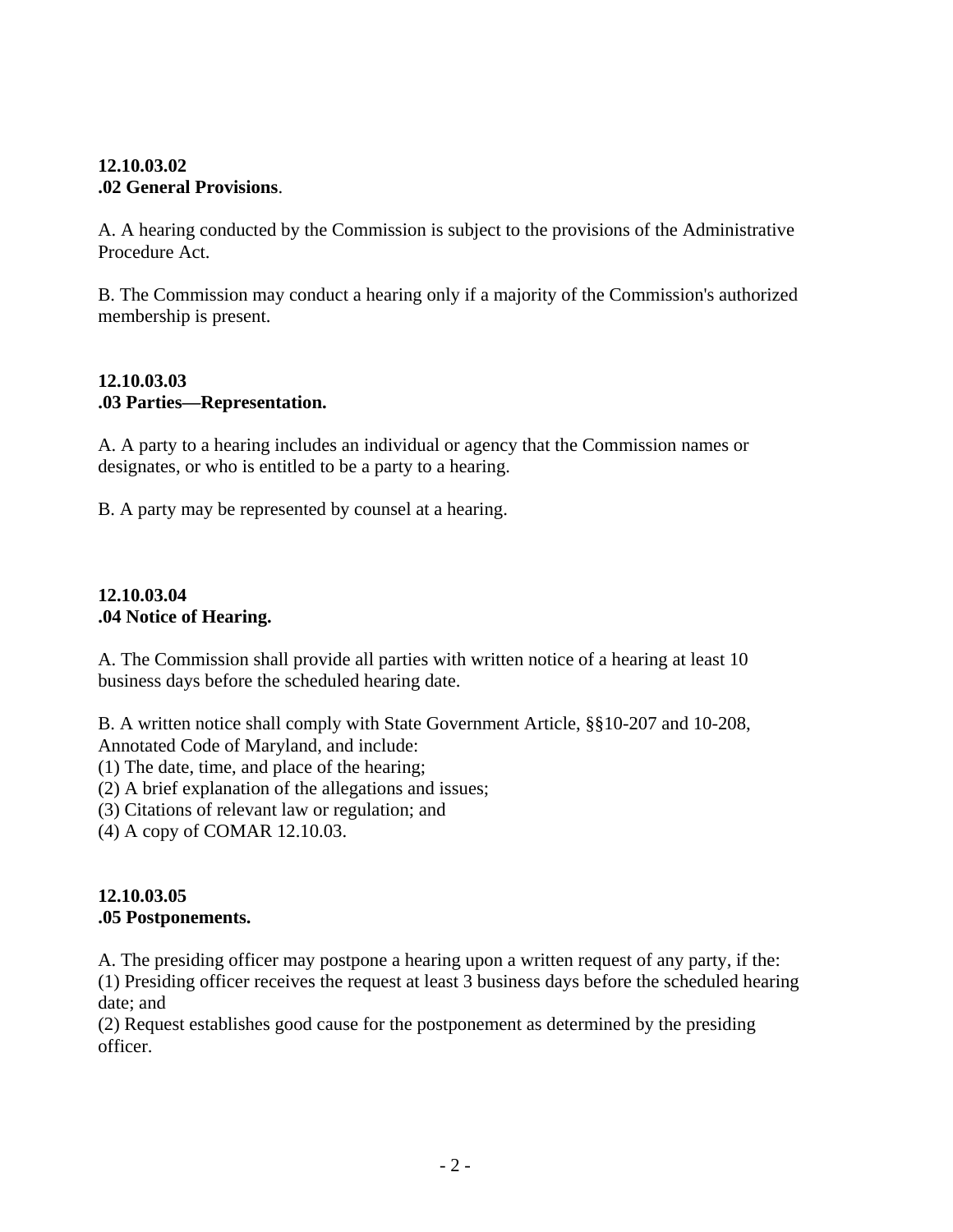B. Absent a postponement request, the presiding officer may postpone the hearing for good cause.

### **12.10.03.06 .06 Presiding Officer—Duties.**

A. The Commission chairman, or a designee, shall be the presiding officer who shall:

- (1) Be in charge of the hearing;
- (2) Permit the examination of witnesses;
- (3) Rule on the admissibility of evidence;
- (4) Decide the order in which parties may testify, present evidence, or present argument;
- (5) Adjourn or recess the hearing from time to time;
- (6) Decide if a party is required to submit a written brief or motion supporting the party's position and establish deadlines for submissions;
- (7) Reschedule the hearing if a majority of the Commission is not present; and

(8) Maintain a record of the hearing as required under State Government Article, §10-218, Annotated Code of Maryland.

B. The presiding officer shall determine that a party:

- (1) Has been informed of the nature of the proceedings;
- (2) Understands the language and intent of these regulations; and

(3) Is cognizant of the rights under applicable statutes upon which the subject of the hearing is conducted as well as rights under these regulations.

C. If the presiding officer is not satisfied that a party is fully informed as to these matters, the presiding officer shall note this on the record.

D. The presiding officer, when deciding the case or issuing an order pursuant to the provisions of these regulations and of law, shall inform the party of the right to appeal a decision or order and the methods and procedures for making that appeal.

E. The presiding officer may:

- (1) Examine witnesses;
- (2) Call witnesses; and

(3) Request the Office of the Attorney General to provide counsel to the Commission and to Commission staff who may be presenting evidence at the hearing.

#### **12.10.03.07 .07 Attendance.**

A. If a party fails to appear for the hearing and the presiding officer has reason to believe the party received notice of the hearing, the presiding officer may:

(1) Proceed with the hearing based on the information available; or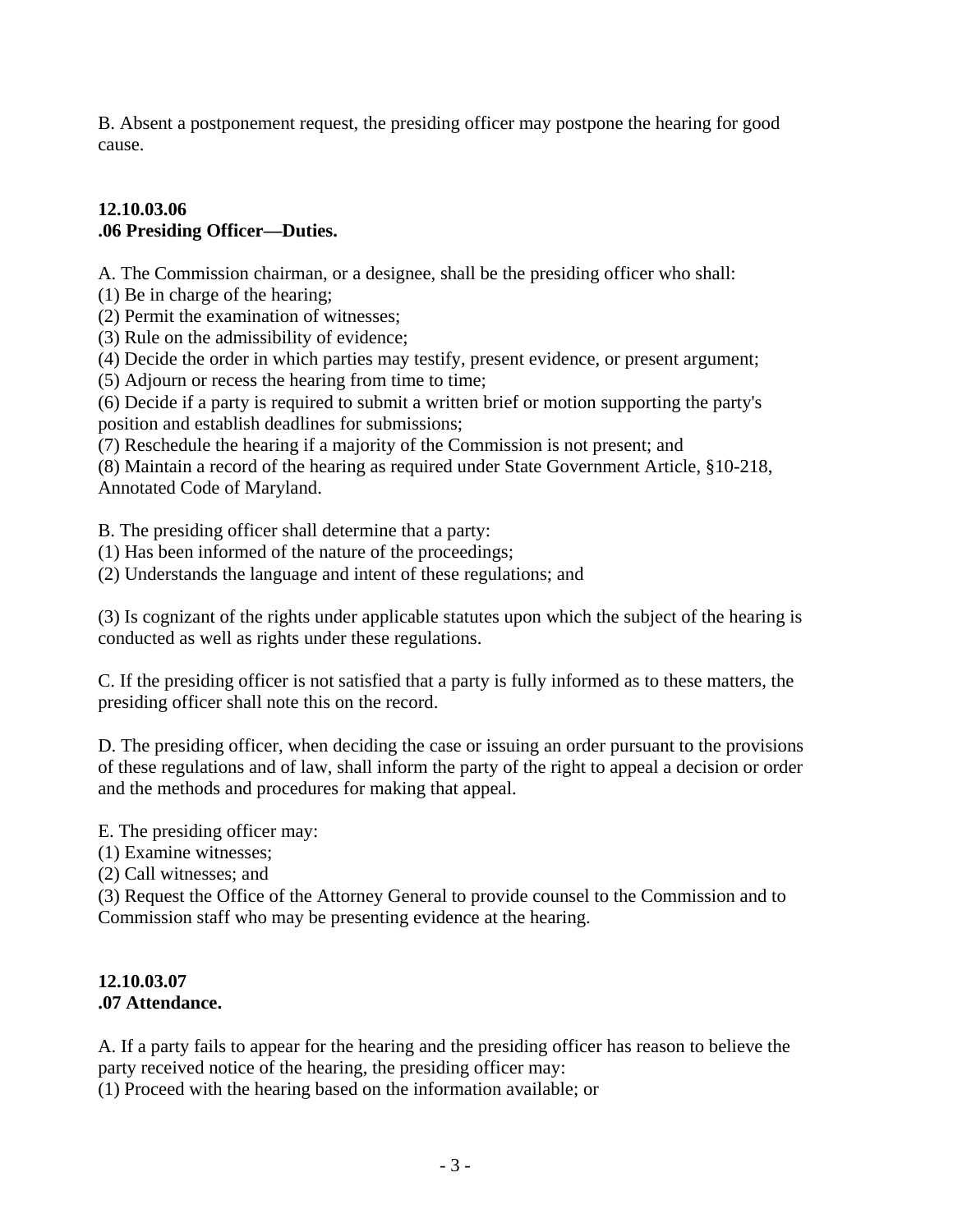(2) Reschedule the hearing.

B. A party may waive the right to appear for the hearing.

#### **12.10.03.08 .08 Hearing Procedures—Testimony and Evidence.**

A. The introduction of evidence at a hearing shall comport with procedures under State Government Article, §10-213, Annotated Code of Maryland.

B. When a party is represented by counsel, only counsel may submit evidence, question witnesses, and file objections, exceptions, and motions on behalf of the party.

C. A party testifying shall be under oath administered by an individual authorized by the presiding officer.

D. The presiding officer shall require the following oath be used: "Do you solemnly swear or affirm under the penalties of perjury that the responses given and statements made will be the truth, the whole truth, and nothing but the truth?"

E. The burden of proof shall be on the party bringing the issue before the Commission.

F. The standard of proof shall be a preponderance of evidence.

G. A party may submit a brief, or the presiding officer may order that a brief be submitted, concerning the issues of fact and law involved in the hearing. The presiding officer shall determine:

(1) The form, for the brief; and

(2) Submission deadlines.

#### **12.10.03.09 .09 Decisions and Orders.**

A. A decision by the Commission shall be made by a majority of the members present at the hearing.

B. The presiding officer shall prepare the Commission's final decision and order in writing that includes findings of fact and conclusions of law that are based exclusively on testimony, evidence, and other matters that are a part of the hearing record.

C. The Commission shall deliver or mail a copy of the decision and order and accompanying findings and conclusions to each party or the party's counsel of record.